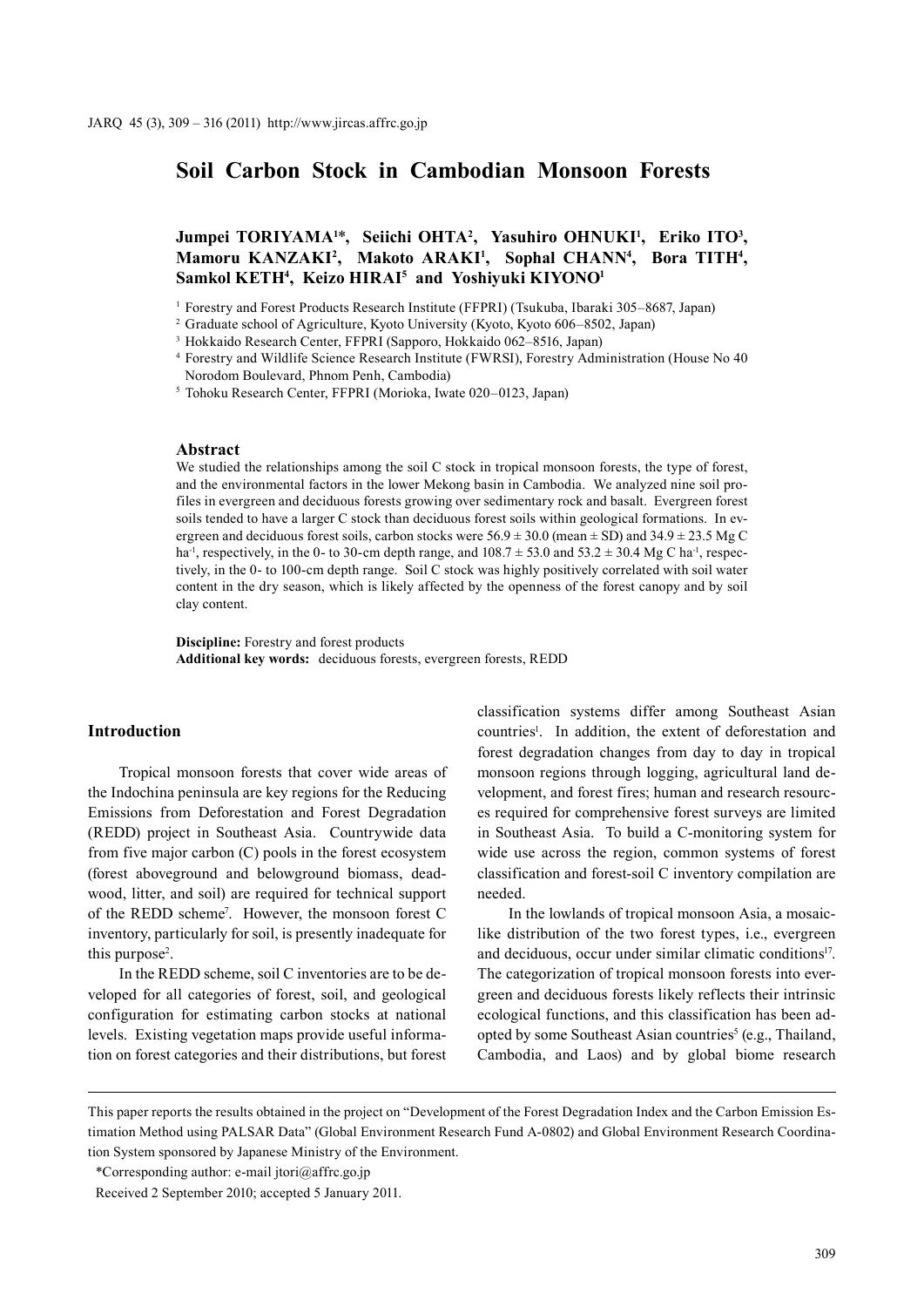undertakings<sup>9,13,25</sup>. This categorization is consistent with current procedures in forest hydrology<sup>16</sup>, root ecology<sup>11</sup>, and satellite ecology<sup>6</sup>. Hence, the measurement of soil C stock in evergreen and deciduous forest types will contribute significantly to soil C inventory programs and to interdisciplinary interpretations of forest ecology in tropical monsoon regions.

Studies of soil C stock by Southeast Asian forest type began first in Thailand. Tsutsumi et al.<sup>22,23</sup> conducted large-scale soil surveys across forest types within the country and provided 39 soil profile data sets. Tsutsumi et al.22 demonstrated that differences in soil C stock between forest types are unclear due to large variations within types; nevertheless, he observed a small soil C stock in dry dipterocarp forests, which are a typical deciduous forest in Thailand.

The REDD-scheme soil  $C$  inventory<sup>7</sup> requires data from soil depths of 0–30 and 0–100 cm. Toriyama et al.18,20 studied the physico-chemical characteristics of 11 Cambodian soil profiles >100 cm deep in relation to forest type and geological formation (Tertiary and Quaternary sedimentary rocks). However, Cambodian forest soil C stocks on major basalt rock formations have yet to be surveyed.

Hence, we determined the soil C stock in tropical monsoon forests, focusing on evergreen and deciduous stands, and investigated the effects of environmental factors on the carbon stock. We also aimed at improving the soil C inventory methodology in Cambodia.

### **Materials and methods**

Our study area spanned a range of geological formations in the lower Mekong basin in Cambodia (Fig. 1). We used six soil profiles on Quaternary sedimentary rocks<sup>18</sup>, four on Tertiary sedimentary rocks<sup>20</sup>, and eight over basalt. The soil profiles were analyzed by forest type (evergreen vs. deciduous) and by the forest conditions in the plots (Table 1) $^{17}$ . The basal areas per unit area of woodland were determined as indicators of forest biomass.

#### **1. Quaternary and Tertiary sedimentary rock series**

Soil profiles were constructed for the Quaternary sedimentary rock area region in Kampong Thom prov $i$ nce<sup>18</sup>. The predominant soil type was Acrisol<sup>18</sup>. The formations were made up of extensive Quaternary sedimentary rock<sup>24</sup>. The mean annual temperature in the province



#### **Fig. 1. Location of the study site**

The dots in the map denote the location of soil profiles.

|                                             |                        | Sedimentary rocks | Basalt                                   |                      |  |
|---------------------------------------------|------------------------|-------------------|------------------------------------------|----------------------|--|
|                                             | <b>EFS</b>             | <b>DFS</b>        | <b>EFS</b>                               | <b>DFS</b>           |  |
| Stem basal area $\text{(cm}^2 \text{ m}^2)$ | $24.8 \pm 11.2$        | $9.1 \pm 2.7$     | $34.1 \pm 7.8$                           | $17.9 \pm 3.3$       |  |
| n                                           | 3 <sup>a</sup>         | 5 <sup>a</sup>    |                                          |                      |  |
| Dominant species                            | Dipterocarpus costatus | D. obtusifolius   | Irvingia malayana                        | Terminalia tomentosa |  |
|                                             | Anisoptera costata     | D. tuberculatus   | Peltophorum dasyrrhachis D. tuberculatus |                      |  |
|                                             |                        | Shorea siamensis  | Schima wallichii                         | S. siamensis         |  |
|                                             |                        | S. obtusa         |                                          | S. obtusa            |  |

### **Table 1. Forest parameters in study plots**

Modified from Tani et al.<sup>17</sup>.

a : Not all plots of evergreen and deciduous-type forests were included in the forest surveys.

EFS: evergreen forest soil.

DFS: deciduous forest soil.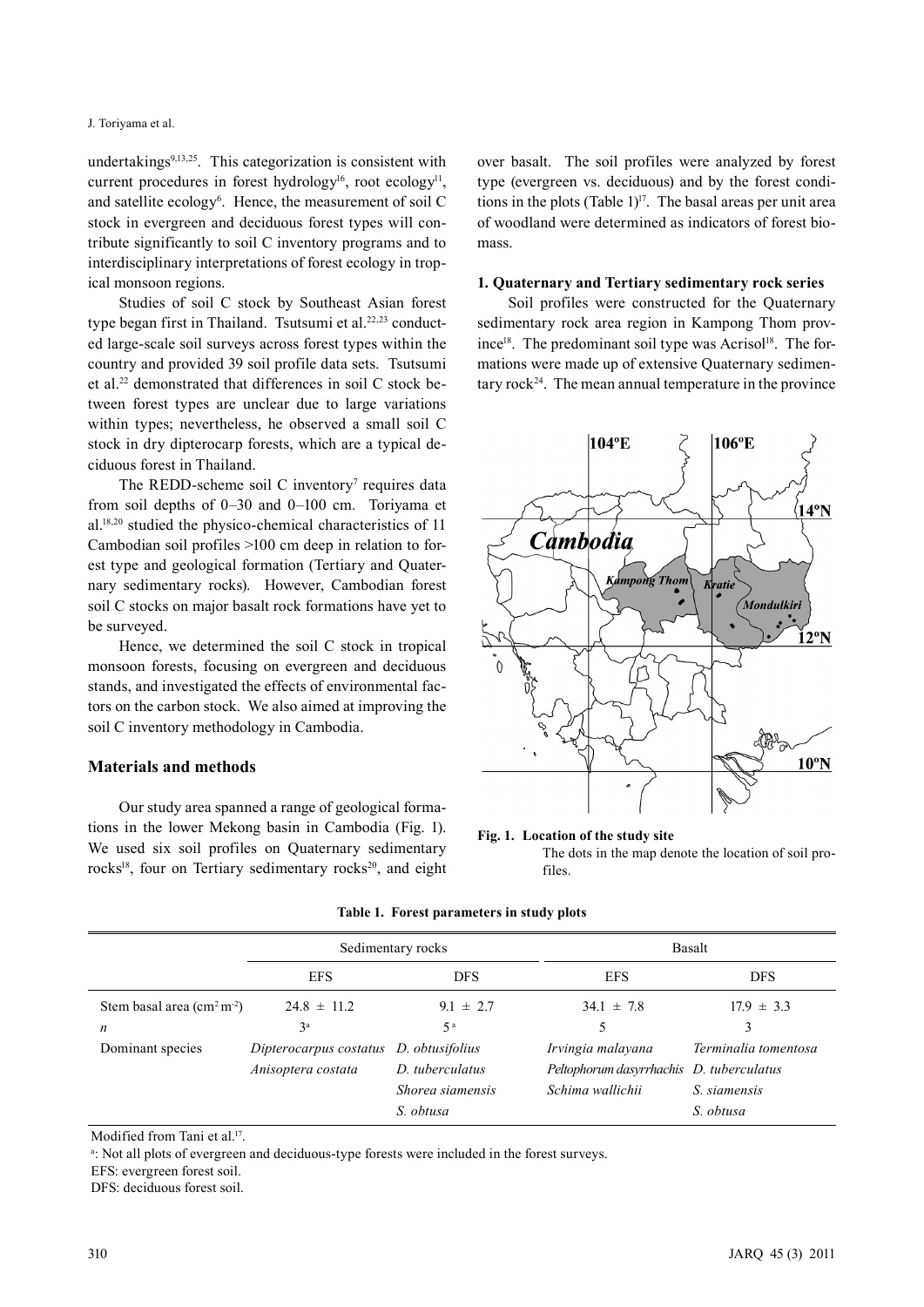was 27°C. The annual rainfall was 1085–1857 mm (1994–  $2004$ <sup>15</sup>, with a pronounced dry season lasting from November to February. The elevation ranged from 60 to 110 m a.s.l., and the landscape relief was slightly undulating. We compiled soil data for four soil profiles in dry evergreen forest and two in dry deciduous forest.

Soil samples over Tertiary sedimentary rock were taken in Kratie province<sup>20</sup>. The predominant soil type was Plinthosol<sup>20</sup>. The formations of the Kratie area were mainly Tertiary and partly Quaternary sedimentary rocks24. The mean annual temperature of the province was 27°C. The annual rainfall was 1341–2530 mm (1994– 2004)15, with a dry season from December to March. The elevation of the study site was 40–70 m a.s.l., and the topography was terrace plain. Soil data were compiled from four profiles in dry deciduous forest.

#### **2. Basalt series**

Basalt areas in Kampong Thom and Mondulkiri provinces were sampled. The predominant soil type was Ferralsol<sup>4</sup>. The geological formation was basalt, shown as Triassic intermediate to mafic volcanic rock on the geological map24. The mean annual temperature of the province was 20°C in the high-elevation areas. The annual rainfall was 2250 mm<sup>17</sup>. Field surveys in Kampong Thom and Mondulkiri were conducted in February 2006 and May 2004, respectively. The elevation of the Mondulkiri study site was 100–900 m a.s.l., and the topography was flat terrace. After a preliminary survey, soil pits were dug, as in previous surveys $18,20$ . Five soil profiles were developed for evergreen forests and three for deciduous forests. Soil pits extended down 100 cm, except for one pit (in deciduous forest) that had a continuous rock layer at a depth of 90 cm.

#### **3. Sampling and soil analysis**

Soil sampling was conducted during the middle to late dry season (from February to May). Disturbed soil samples for the total carbon content (total C) analysis of basalt sites were collected uniformly from each horizon using plastic bags; undisturbed soil samples for bulk density (BD) calculation were collected from the mid depth of each horizon using three 100-mL (19.6 cm<sup>2</sup> in area  $\times$ 5.1 cm in depth) steel cylinders. The total C was measured by the dry combustion method (JM1000, J-Science Lab Corp.). The field water content was determined from cylinder samples, and the root content in the cylinders was measured by wet sieving  $(2 \text{ mm})$ . CN values were calculated for topsoil only because there were no data for subsoils from some of the sedimentary rock sites<sup>18</sup>.

## **4. Calculation of soil carbon stock and statistical analysis**

The soil C stock at 0- to 10-cm, 0- to 30-cm, 0- to 50-cm, 0- to 70-cm, and 0- to 100-cm depth ranges were calculated following classical procedures<sup>3</sup>. The soil C stock ( $Mg C$  ha<sup>-1</sup>) in each soil horizon was calculated by multiplying the total C by BD and the thickness of the horizon. When horizons crossed a given depth, the profile was divided into two horizons whose thicknesses were measured above/below the crossing depth. The soil C density in each soil layer was calculated by dividing the C stock in each soil layer by the thickness of the soil layer.

We compared the means of groups pairwise (i.e., evergreen vs. deciduous, sedimentary rock vs. basalt) using the Wilcoxon rank sum test. Spearman's rank correlation coefficient was used for correlation analyses. Nonparametric tests were adopted because the sample sizes of soil groups were insufficient for parametric tests. All statistical analysis was conducted using R ver. 2.11 software.

### **Results**

In general, the total C, BD, and soil C stock differed between sedimentary rock  $(n = 10)$  and basalt  $(n = 8)$  formations. Hence, we compared evergreen and deciduous forest soils (EFS and DFS, respectively) by geological group. The mean soil C stocks of EFS (*n* = 9) and DFS (*n*  $= 9$ ) were also calculated for the 0- to 30-cm and 0- to 100-cm depth ranges, respectively.

#### **1. Total C and BD**

EFS tended to have a higher total C than DFS in both the sedimentary rocks and basalt groups, although the difference was not significant. The total C was generally higher in basalt than in sedimentary rock formations (Fig. 2). Significant differences in the mean total C were found between sedimentary rock and basalt formations within each soil layer [0–10 cm (*p* < 0.001), 10–30 cm (*p* < 0.01), and 30–50 ( $p < 0.05$ ) cm].

BD was not clearly different between forest types within geological formations (Fig. 3). The vertical change in BD within the 10- to 100-cm depth range was smaller in EFS than in DFS. The mean BD was higher in the sedimentary rock formation than in the basalt formation in the 0- to 50-cm ( $p < 0.001$ ) and 70- to 100-cm ( $p < 0.01$ ) depth ranges.

#### **2. Soil C density and cumulative soil C stock**

The EFS C density in the sedimentary rock group was higher than the DFS C density on sedimentary rocks (significant at the 10- to 30-cm and 70- to 100-cm depth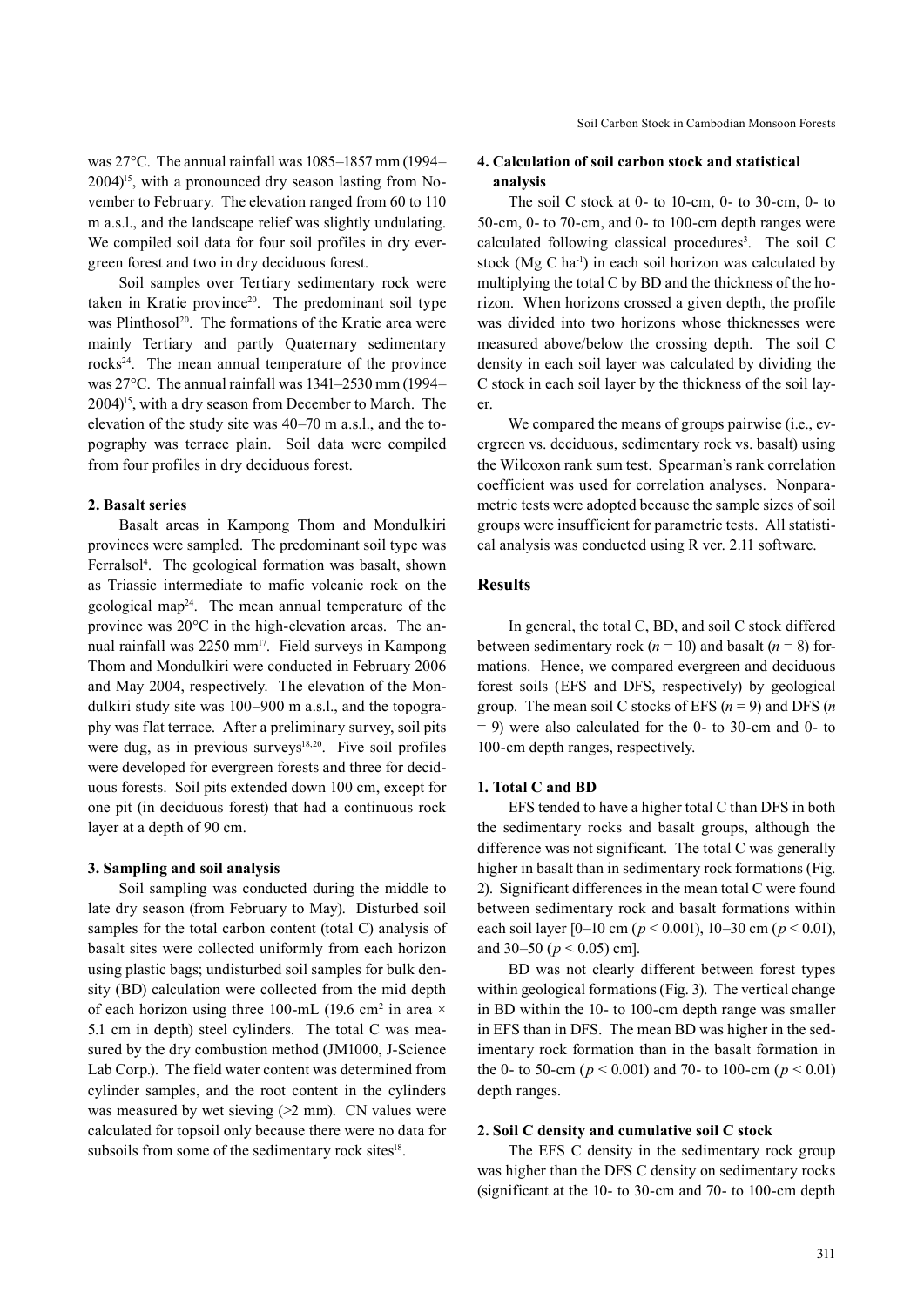J. Toriyama et al.

ranges, Table 2). The C density of EFS in the basalt group also tended to be higher than the DFS C density on basalt (significant in the 70- to 100-cm depth range (Table 2).

The difference in the cumulative soil C stock between forest types within geological groups increased with the soil profile depth. EFS tended to have a larger C stock than DFS within geological formations, although the difference was not significant (Table 2). The ratio of mean EFS C stock to DFS C stock (EFS/DFS) increased with a depth from 1.3 (0–10 cm) to 2.0 (0–100 cm) in the sedimentary rock group, and from 1.1 (0–10 cm) to 1.7 (0–100 cm) in the basalt group.

The mean C stocks of EFS and DFS were  $56.9 \pm 30.0$ 

and  $34.9 \pm 23.5$  Mg C ha<sup>-1</sup>, respectively, for the 0- to 30cm depth range (not significantly different), and  $108.7 \pm$ 53.0 and  $53.2 \pm 30.4$  Mg C ha<sup>-1</sup>, respectively, for the 0- to 100-cm depth range (significantly different, *p* < 0.05).

## **3. CN ratio in topsoil, root content, and field water content**

DFS (18.7  $\pm$  1.2) had a higher mean CN ratio than did EFS (13.5  $\pm$  2.6; *p*< 0.05) in the basalt group; no significant difference was found within the sedimentary rock group between EFS (25.9  $\pm$  2.2) and DFS (22.3  $\pm$ 10.0).

DFS tended to have higher root content in the 0- to



**Table 2. Soil C density and cumulative soil C stock in evergreen (EFS) and deciduous (DFS) Cambodian forest soils**

|                         | Depth     | Sedimentary rocks                                        |                                                 |     | Basalt |                  |                 |                  |       |
|-------------------------|-----------|----------------------------------------------------------|-------------------------------------------------|-----|--------|------------------|-----------------|------------------|-------|
|                         | (cm)      | <b>EFS</b>                                               | <b>DFS</b>                                      | All | $p^*$  | <b>EFS</b>       | <b>DFS</b>      | All              | $p^*$ |
| Soil C density          | $0 - 10$  |                                                          | $1.66 \pm 0.65$ $1.27 \pm 0.43$ $1.43 \pm 0.53$ |     | 0.48   | $3.56 \pm 1.30$  | $3.18 \pm 1.39$ | $3.42 \pm 1.25$  | 0.79  |
| $(Mg C ha^{-1}cm^{-1})$ | $10 - 30$ |                                                          | $1.13 \pm 0.47$ $0.54 \pm 0.20$ $0.78 \pm 0.43$ |     | 0.04   | $1.77 \pm 1.07$  | $1.29 \pm 0.80$ | $1.59 \pm 0.95$  | 0.79  |
|                         | $30 - 50$ |                                                          | $0.89 \pm 0.55$ $0.35 \pm 0.20$ $0.57 \pm 0.45$ |     | 0.11   | $1.13 \pm 0.63$  | $0.53 \pm 0.32$ | $0.91 \pm 0.59$  | 0.39  |
|                         | $50 - 70$ |                                                          | $0.60 \pm 0.30$ $0.23 \pm 0.14$ $0.38 \pm 0.28$ |     | 0.05   | $0.87 \pm 0.43$  | $0.37 \pm 0.29$ | $0.68 \pm 0.44$  | 0.25  |
|                         |           | $70-100$ $0.40 \pm 0.13$ $0.17 \pm 0.07$ $0.26 \pm 0.15$ |                                                 |     | 0.02   | $0.67 \pm 0.29$  | $0.11 \pm 0.02$ | $0.46 \pm 0.36$  | 0.04  |
| Cumulative              | $0 - 10$  |                                                          | $16.6 \pm 6.5$ $12.7 \pm 4.3$ $14.3 \pm 5.3$    |     | 0.48   | $35.6 \pm 13.0$  | $31.8 \pm 13.9$ | $34.2 \pm 12.5$  | 0.79  |
| soil C stock            | $0 - 30$  |                                                          | $39.2 \pm 15.3$ $23.6 \pm 7.9$ $29.8 \pm 13.3$  |     | 0.11   | $71.1 \pm 32.6$  | $57.7 \pm 29.8$ | $66.0 \pm 30.2$  | 0.79  |
| $(Mg C ha^{-1})$        | $0 - 50$  |                                                          | $56.9 \pm 26.3$ 30.6 $\pm$ 11.9 41.1 $\pm$ 22.2 |     | 0.17   | $93.7 \pm 43.0$  | $68.3 \pm 36.1$ | $84.2 \pm 40.0$  | 0.57  |
|                         | $0 - 70$  |                                                          | $68.9 \pm 32.2$ $35.2 \pm 13.5$ $48.7 \pm 27.4$ |     | 0.17   | $111.0 \pm 49.6$ | $75.7 \pm 40.4$ | $97.8 \pm 47.0$  | 0.57  |
|                         | $0 - 100$ |                                                          | $80.8 \pm 35.3$ $40.2 \pm 14.1$ $56.5 \pm 31.1$ |     | 0.07   | $131.0 \pm 57.3$ | $79.0 \pm 41.1$ | $111.5 \pm 55.5$ | 0.25  |
| n                       |           | 4                                                        | 6                                               | 10  |        | 5                | 3               | 8                |       |

 $Mean \pm SD$ .

*p*-values are derived from Wilcoxon tests for significant differences between EFS and DFS by soil-depth range.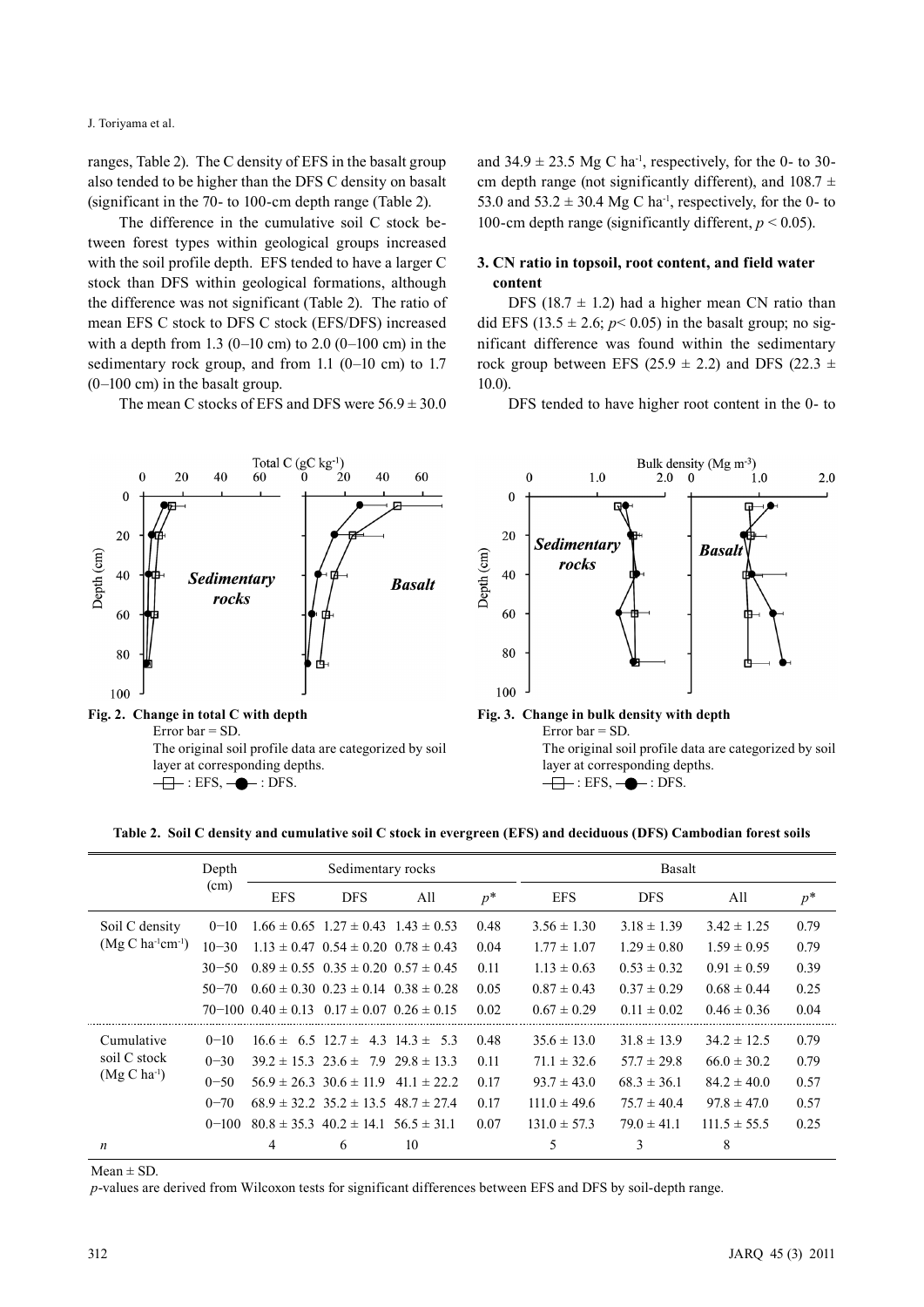10-cm depth range and lower content in the 10- to 100 cm depth range than did EFS in both the sedimentary rock and basalt groups, although the trend was not significant except for the 50- to 70-cm depth range within the sedimentary rock group ( $p < 0.05$ ; Table 3).

EFS had generally higher field water content than did DFS in both the sedimentary rock and basalt groups (Table 3). The difference between EFS and DFS was significant in the upper soil layers  $(0-30 \text{ cm}, p < 0.05)$  in the sedimentary rock group. EFS had significantly higher field water content than did DFS in the lower soil layers  $(70-100 \text{ cm}, p < 0.05)$  in the basalt group.

#### **4. Relationships between soil and forest parameters**

Spearman's rank correlation coefficients for relationships between properties of topsoil and basal area  $\text{(cm}^2 \text{ m}^2)$  are presented in Table 4. The soil C stock was highly correlated with field water content and basal area, but not with CN value or root content.

#### **Discussion**

Below, we compare soil C stock in Cambodian tropical monsoon forests with soil C stock in forests in Thailand and in humid tropical regions. Subsequently, we consider environmental factors that affect soil C stock in tropical monsoon forests and offer recommendations for the development of forest soil C inventories.

We re-arranged a dataset from Thailand<sup>21</sup> for comparison with our study (Table 5). We analyzed 27 Thai soil profiles from lowland monsoon forest, six from evergreen forest (dry evergreen forest), and 21 from decidu-

| Table 3. Root content and field water content in Cambodian evergreen and deciduous forest soils |  |
|-------------------------------------------------------------------------------------------------|--|
|                                                                                                 |  |

|                               | Depth      |                   | Sedimentary rocks                                              |                   |       | Basalt            |                                                       |                                                            |       |  |
|-------------------------------|------------|-------------------|----------------------------------------------------------------|-------------------|-------|-------------------|-------------------------------------------------------|------------------------------------------------------------|-------|--|
|                               | (cm)       | <b>EFS</b>        | <b>DFS</b>                                                     | All               | $p^*$ | <b>EFS</b>        | <b>DFS</b>                                            | All                                                        | $p^*$ |  |
| Root content                  | $0 - 10$   | $3.47 \pm 0.91$   | $5.07 \pm 1.98$                                                | $4.47 \pm 1.78$   | 0.25  | $4.25 \pm 3.23$   | $5.70 \pm 3.25$                                       | $4.79 \pm 3.09$                                            | 0.79  |  |
| $(kg m-3)$                    | $10 - 30$  | $1.40 \pm 0.90$   | $3.16 \pm 3.00$                                                | $2.50 \pm 2.49$   | 0.57  | $3.02 \pm 3.22$   | $1.10 \pm 0.91$                                       | $2.30 \pm 2.67$                                            | 0.39  |  |
|                               | $30 - 50$  | $4.57 \pm 2.04$   | $1.38 \pm 1.48$                                                | $2.58 \pm 2.27$   | 0.07  | $1.68 \pm 2.87$   | $0.06 \pm 0.09$                                       | $1.07 \pm 2.32$                                            | 0.14  |  |
|                               | $50 - 70$  | $2.15 \pm 1.35$   | $0.42 \pm 0.43$                                                | $1.06 \pm 1.19$   | 0.04  | $1.29 \pm 1.71$   | $0.18 \pm 0.15$                                       | $0.88 \pm 1.42$                                            | 0.79  |  |
|                               | $70 - 100$ | $0.72 \pm 0.72$   | $0.17 \pm 0.15$                                                | $0.38 \pm 0.49$   | 0.14  | $0.60 \pm 1.09$   | $0.13 \pm 0.11$                                       | $0.42 \pm 0.86$                                            | 0.57  |  |
| Field water                   | $0 - 10$   |                   | $0.194 \pm 0.037$ $0.079 \pm 0.041$                            | $0.122 \pm 0.070$ | 0.04  |                   |                                                       | $0.354 \pm 0.063$ $0.249 \pm 0.088$ $0.315 \pm 0.086$ 0.13 |       |  |
| content                       | $10 - 30$  | $0.200 \pm 0.039$ | $0.116 \pm 0.013$                                              | $0.147 \pm 0.050$ | 0.04  |                   | $0.373 \pm 0.065$ $0.265 \pm 0.071$                   | $0.333 \pm 0.084$                                          | 0.14  |  |
| $\text{(cm}^3\text{cm}^{-3})$ | $30 - 50$  | $0.195 \pm 0.032$ | $0.151 \pm 0.013$                                              | $0.168 \pm 0.030$ | 0.14  |                   |                                                       | $0.362 \pm 0.066$ $0.296 \pm 0.058$ $0.337 \pm 0.068$      | 0.39  |  |
|                               | $50 - 70$  |                   | $0.197 \pm 0.026$ $0.164 \pm 0.013$                            | $0.176 \pm 0.024$ | 0.10  |                   | $0.345 \pm 0.069$ $0.274 \pm 0.062$ $0.319 \pm 0.072$ |                                                            | 0.25  |  |
|                               |            |                   | $70-100$ $0.200 \pm 0.025$ $0.202 \pm 0.015$ $0.201 \pm 0.018$ |                   | 1.00  | $0.334 \pm 0.061$ | $0.161 \pm 0.031$ $0.269 \pm 0.102$                   |                                                            | 0.04  |  |
| $\boldsymbol{n}$              |            | 3                 | 5                                                              | 8                 |       | 5                 | 3                                                     | 8                                                          |       |  |

 $Mean + SD$ 

*p*-values are derived from Wilcoxon tests for significant differences between EFS and DFS by soil-depth range.

| Table 4. Spearman's rank correlation coefficients among soil and forest parameters |  |  |  |  |  |  |  |
|------------------------------------------------------------------------------------|--|--|--|--|--|--|--|
|------------------------------------------------------------------------------------|--|--|--|--|--|--|--|

|                            | $\protect\operatorname{TC}_{\textnormal{top}}$ | $BD_{top}$ | $CN_{top}$ | Root <sub>10</sub> | Water <sub>10</sub> | BA        |
|----------------------------|------------------------------------------------|------------|------------|--------------------|---------------------|-----------|
| SCS <sub>10</sub>          | $0.95***$                                      | $-0.74***$ | $-0.49$    | $-0.19$            | $0.77***$           | $0.46*$   |
| $TC_{top}$                 |                                                | $-0.90***$ | $-0.59$    | $-0.10$            | $0.78***$           | $0.55*$   |
| $\mathrm{BD}_\mathrm{top}$ |                                                |            | 0.57       | 0.10               | $-0.80***$          | $-0.71**$ |
| $\mathrm{CN}_\mathrm{top}$ |                                                |            |            | 0.07               | $-0.38$             | $-0.44$   |
| Root <sub>10</sub>         |                                                |            |            |                    | $-0.35$             | $-0.42$   |
| $Water_{10}$               |                                                |            |            |                    |                     | $0.80***$ |

\* *p* < 0.05, \*\* *p* < 0.01, \*\*\* *p* < 0.001.

 $TC_{top}$ ,  $BD_{top}$  and  $CN_{top}$ : Total carbon, bulk density and CN value of topsoil, respectively.

 $SCS<sub>10</sub>$ , Root<sub>10</sub>, Water<sub>10</sub>: soil carbon stock, root content, and field water content of soil in the 0–10-cm depth respectively, respectively. BA: Basal area of forest plot.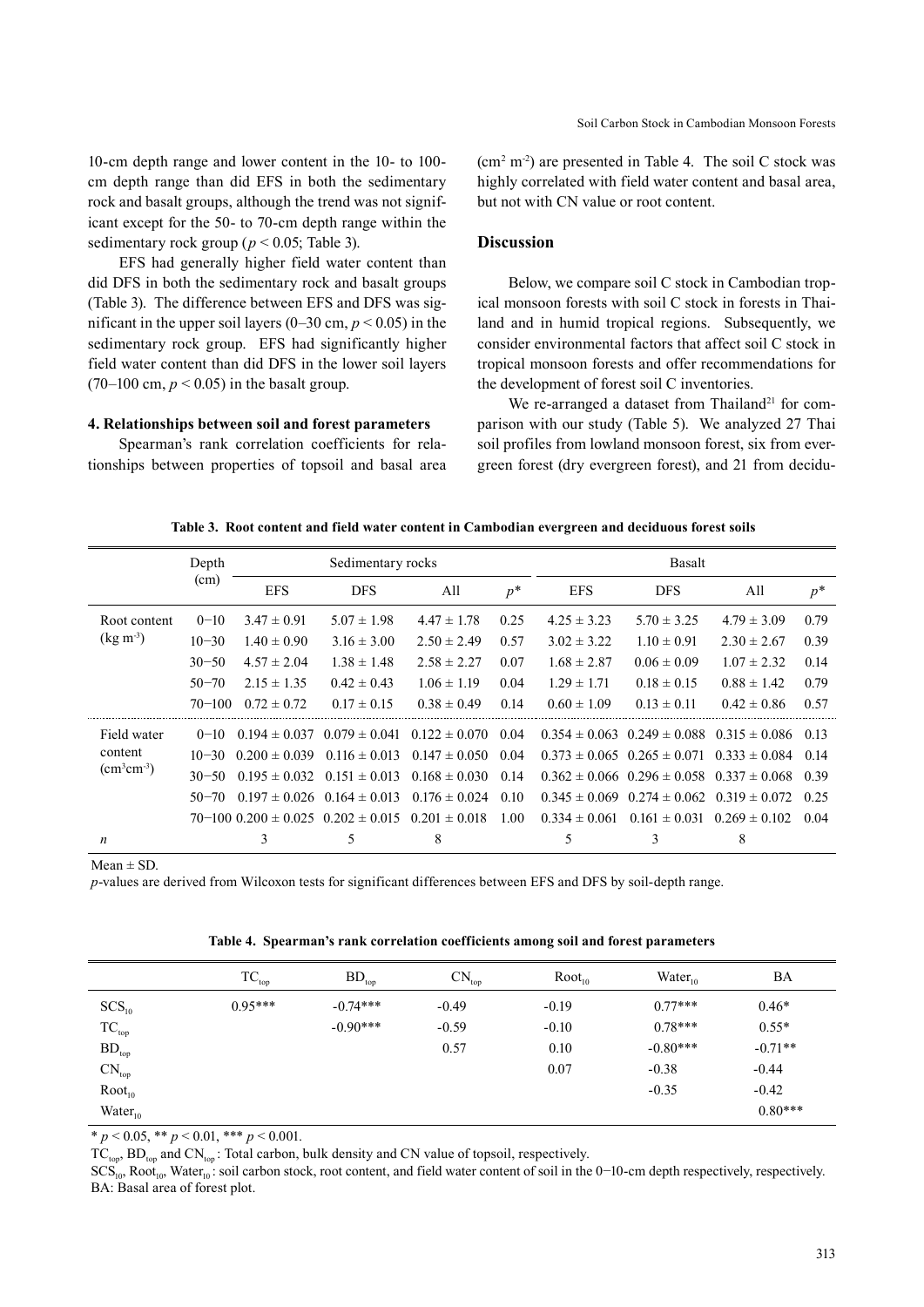ous forest (11 in deciduous dipterocarp forest and 10 in mixed deciduous forest). These profiles were distributed between sandstone and conglomerate  $(n = 23)$  and limestone  $(n = 4)$ .

### **1. Soil C stock in tropical monsoon forests**

Our Cambodian estimates of soil C stock are close to those from Thai sites with similar geological features. Our mean soil C stock estimates (0- to -30-cm depth range) for EFS and DFS in the sedimentary rock group were similar to the mean values for the Thai evergreen and deciduous forests on sandstone and conglomerate  $(36.4 \pm 9.6$  and  $24.0 \pm 9.8$  Mg C ha<sup>-1</sup>, respectively) (Table 5). However, Cambodian estimates for EFS and DFS in the basalt group (no data are available for Thai basalt) exceeded all estimates from Thailand, except those from deciduous forests on limestone (Table 2, Table 5). We therefore propose that soil C stocks are similar within forest and geological groups across the tropical monsoon region of the Indochina peninsula.

The soil C stock of Cambodian evergreen forests in our study area was larger than in the primary forests of the Southeast Asian humid tropics, even though there is a global trend for increasing soil C stock with increasing precipitation<sup>13</sup>. The estimated soil C stocks for the 0- to 30-cm depth range were  $26.8$  Mg C ha<sup>-1</sup> in Southern Thailand<sup>22</sup> and 29.9 Mg C ha<sup>-1</sup> in East Kalimantan<sup>28</sup>. Within the 0- to 100-cm depth range, estimates were 55.0 Mg C ha<sup>-1</sup> in East Kalimantan<sup>28</sup> and 70.0 Mg C ha<sup>-1</sup> in peninsular Malaysia<sup>27</sup>. The studies mentioned above did not report C stocks in the 0- to 100-cm depth range of Andosols and Andisols<sup>12,26</sup>, although these are the largest stocks  $(200 \text{ Mg C ha}^{-1})$  in the humid tropics. In brief, the soil C stock in Cambodian monsoon evergreen forests exceeded that of Southeast Asian humid tropics (with the exception of the Andosols group).

For the REDD scheme, soil C stock should be discussed as a component of the forest ecosystem C pool. Kiyono et al.<sup>14</sup> estimated the four C pools (tree and understory biomass, litter, and deadwood) for evergreen and deciduous forests in Cambodia as 223.6±35.7 (*n* = 5) and 144.4 $\pm$ 45.6 ( $n = 6$ ) MgC ha<sup>-1</sup>, respectively. Using the mean values of Kiyono et al.<sup>14</sup> and the soil C stock of this study (0–30 cm depth), the forest ecosystem C stock was estimated as 280.5 (20.3 % in soil C) and 179.3 (19.5 %) Mg C ha<sup>-1</sup> for evergreen and deciduous forests, respectively, and the soil C was the second largest C pool in the forest ecosystem, following tree biomass C.

## **2. Factors affecting soil carbon stock in tropical monsoon forests**

At our Cambodian sites, soil water content in the dry season was highly correlated with soil C stock. Combined Cambodian and Thai soil data (0- to 30-cm depth range) also showed a high correlation between soil C stock and soil water stock (Fig. 4) regardless of differences in sampling periods. Tsutsumi et al.<sup>22</sup> indicated that differences in field water content between study sites were caused by differences in precipitation.

Variations in soil moisture conditions that we measured under similar Cambodian climatic conditions may be attributable to two key factors: openness of the forest

|                                           |                                                                     | Sandstone and conglomerate                                      |                | Limestone    |                 |                 |                 |
|-------------------------------------------|---------------------------------------------------------------------|-----------------------------------------------------------------|----------------|--------------|-----------------|-----------------|-----------------|
|                                           | DEF                                                                 | <b>MDF</b>                                                      | DDF            | A11          | DEF             | <b>MDF</b>      | All             |
| Basal area $\text{(cm}^2 \text{ m}^{-2})$ | 43.2                                                                | $33.4 \pm 6.4$                                                  | $19.6 \pm 2.4$ | $294 \pm 98$ |                 |                 |                 |
| n                                         |                                                                     | 4                                                               | 3              | 8            |                 |                 |                 |
| $A_0$ horizon (Mg ha <sup>-1</sup> )      |                                                                     | $3.99 \pm 0.26$ $3.48 \pm 1.52$ $1.36 \pm 0.44$ $2.65 \pm 1.51$ |                |              | 2.06            | $1.21 \pm 0.64$ | $1.49 \pm 0.67$ |
| n                                         | $\mathbf{3}$                                                        | 6                                                               |                | 16           |                 |                 | 3               |
| Soil C stock $(Mg C ha-1)$                |                                                                     |                                                                 |                |              |                 |                 |                 |
| Depth (cm)                                | $0-10$ $19.8 \pm 4.8$ $14.9 \pm 4.0$ $13.0 \pm 4.9$ $14.9 \pm 5.0$  |                                                                 |                |              | $194 \pm 14$    | $314 \pm 16$    | $25.4 \pm 7.0$  |
|                                           | $0-30$ $36.4 \pm 9.6$ $27.6 \pm 9.8$ $21.5 \pm 9.4$ $26.2 \pm 10.7$ |                                                                 |                |              | $34.3 \pm 7.5$  | $74.1 \pm 3.3$  | $54.2 \pm 23.5$ |
|                                           | $0-50$ 47.0 ± 16.1 35.8 ± 15.6 26.3 ± 12.9 33.2 ± 15.8              |                                                                 |                |              | $42.4 \pm 13.3$ | $99.0 \pm 6.4$  | $70.7 \pm 33.8$ |
|                                           | $0-70$ 55 7 ± 23 7 42 0 ± 17 8 28 5 ± 13 6 37 9 ± 19 2              |                                                                 |                |              | $48.0 \pm 21.1$ | $1099 \pm 188$  | $789 \pm 393$   |
| n                                         | 4                                                                   | 8                                                               | 11             | 23           |                 |                 | 4               |

**Table 5. Site description for a Thai soil dataset** 

Modified from Tsutsumi et al.<sup>21, 22, 23</sup>.

 $Mean \pm SD$ .

DDF: deciduous dipterocarp forest, MDF: mixed deciduous forest, DEF: dry evergreen forest.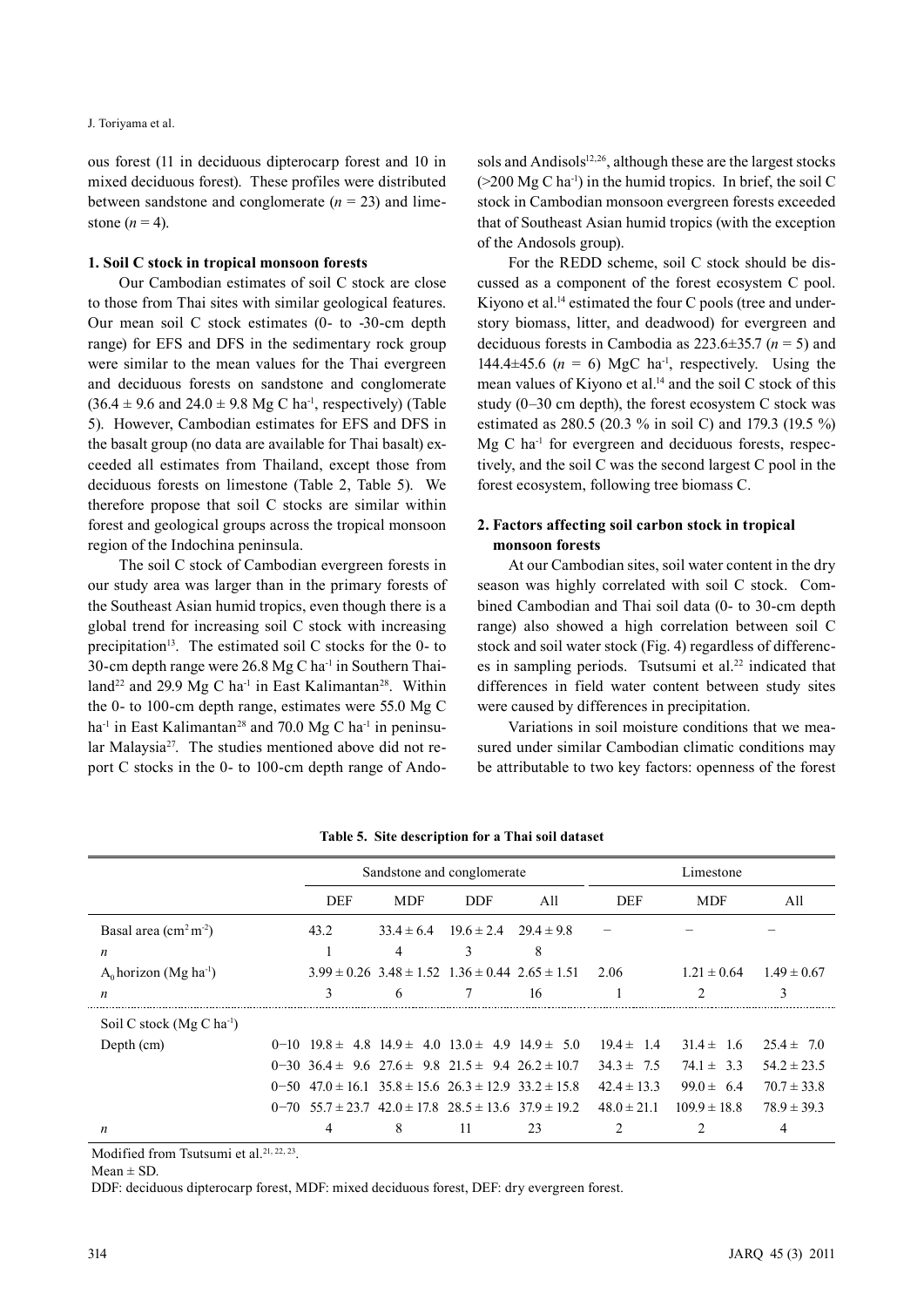canopy and clay content of the soil. Deciduous forests have a more open canopy than evergreen forests<sup>10,21</sup>, and the greater loss of soil moisture in deciduous forests is likely caused by high rates of evaporation from the forest floor<sup>8</sup>. Litter decomposition in deciduous forests may be suppressed to a greater extent (during prolonged dry periods) than in evergreen forests, and remained litter is frequently burned in annual forest fires $22$ . A series of processes related to the openness of deciduous canopies likely depresses both soil water content and the mechanism by which C is supplied to the soil.

In mid or late dry season in tropical monsoon regions, the proportion of water absorbed on the surface of clay particles may exceed that of capillary water (i.e., matric potential is <-100 MPa, taking into account both field water content and soil water retention curves)<sup>19</sup>. Increases in the surface area of clay particles (a major site of C sequestration) may increase soil C stock<sup>12,28</sup>. Accordingly, differences in field water content between forest types in the dry season may reflect differences in soil clay con-



**Fig. 4. Relationship between soil water content and soil C stock (0- to 30-cm depth range)**

(a): For different forest types, (b): For different geological groups.

In 0- to-30-cm in depth.

Y:  $0.585X + 4.38$ ,  $r^2$ : 0.52.

EFS: evergreen forest soil, DFS: deciduous forest soil, SR: sedimentary rocks, BS: basalt, SC: sandstone and conglomerate, LM: limestone.

tent. Under similar climatic conditions in Kampong Thom province, Cambodia, clayey soil (such as Ferralsols) is derived from basalt, and relatively sandy soil (such as Acrisols) derives from sedimentary rocks<sup>4</sup>. The higher field water content of soils in the basalt group (Table 3) might also result from differences in clay content between the two geological formations. In short, variation in soil water conditions in the dry season indirectly indicates the environmental conditions that promote/inhibit accumulation of soil organic C in tropical monsoon regions.

### **Conclusion**

We estimated the soil C stocks in evergreen and deciduous forests in the tropical monsoon regions of Cambodia. The mean C stocks of the evergreen and deciduous forest soils were  $56.9 \pm 30.0$  and  $34.9 \pm 23.5$  Mg C ha<sup>-1</sup>, respectively, in the 0- to 30-cm depth range, and  $108.7 \pm 53.0$  and  $53.2 \pm 30.4$  Mg C ha<sup>-1</sup>, respectively, in the 0- to 100-cm depth range. The soil C stocks were comparable to those of similar forests and geological formations in Thailand, and higher than those in Southeast Asian humid tropics (except in Andosols). Soil C stock was highly correlated with soil water content in the dry season, which in turn is thought to be related to forest canopy openness and soil clay content, which is likely an indicator of conditions for the accumulation of soil organic C in tropical monsoon regions.

#### **Acknowledgments**

This study was funded by Japanese Ministry of the Environment (Global Environment Research Fund A-0802, Development of the Forest Degradation Index and the Carbon Emission Estimation Method using PAL-SAR Data, and Global Environment Research Coordination System) and Japanese Ministry of Education, Culture, Sports, Science and Technology (Grant-in-Aid for JSPS Fellows, No. 08J02971). The authors thank staff members of Forestry Administration, Mrs. Lim Sopheap, Mr. Keth Nang, and Mr. Pero for arrangements and assistance in field surveys in Cambodian forests. The authors are also deeply indebted to the director of Forestry Administration, Ministry of Agriculture, Forestry and Fisheries for the permission to undertake field research and transport soil samples.

#### **References**

1. Ashton, P. S. (1995) Toward a regional classification of the humid tropics of Asia. *In* Vegetation science in forestry: global perspective based on forest ecosystems of East and